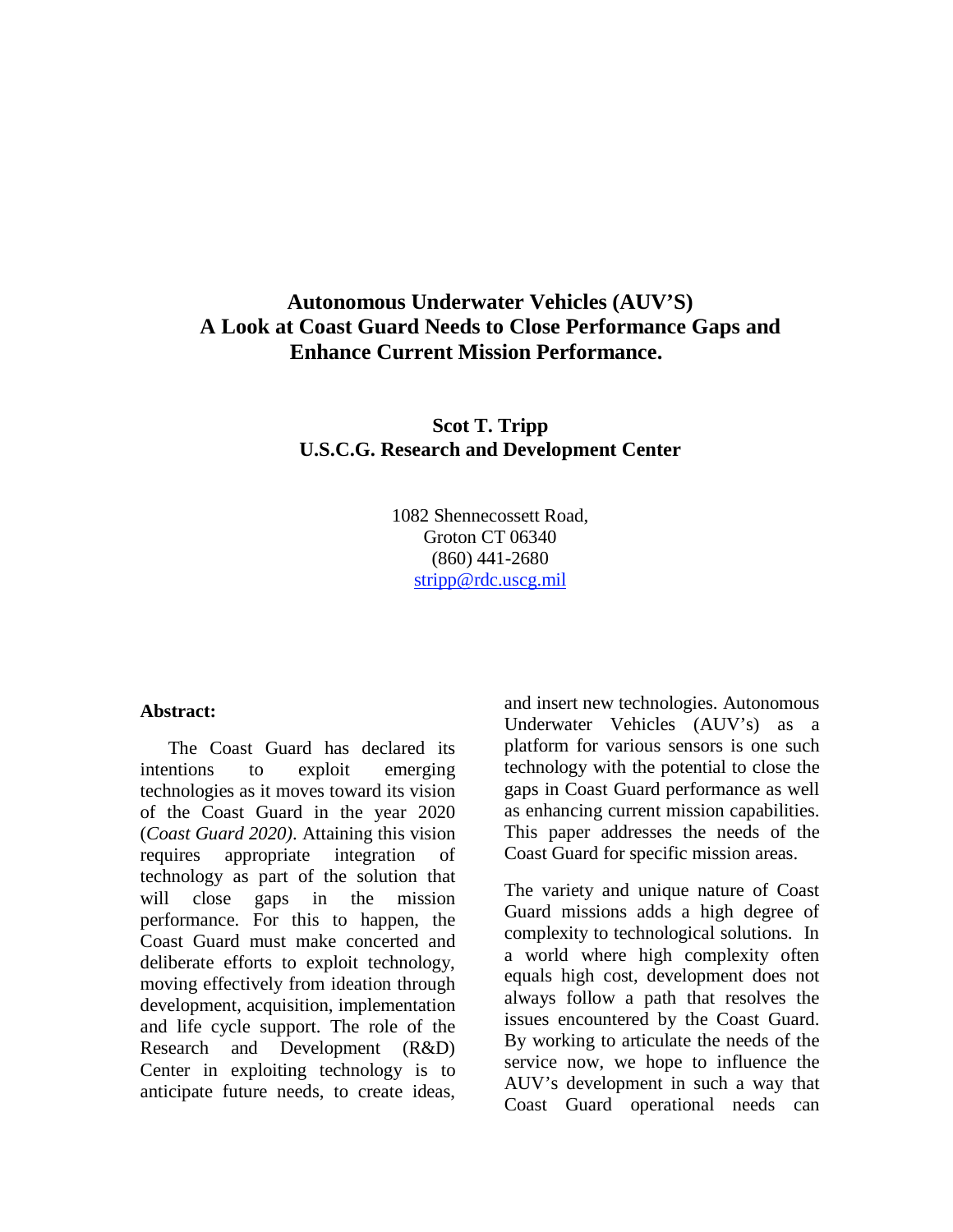eventually be met by off the shelf items. Several areas have shown that AUV developments are already taking this path. Complexity issues are being addressed through the ever-reducing costs of computing ability, modularization, sensor packaging, communication networking, and miniaturization.

### **Background:**

The mission areas addressed are;

- Fisheries Management Enforcement of fishing restrictions with a 24/7 omnipresence and a capability of detecting and identifying violators.
- Port Safety and Security environmental and vessel traffic monitoring. Identification of polluters and pollutants.
- Law Enforcement Identification and tracking for the purpose of interdicting suspect vessels. Tasks may include acoustic monitoring and identification of vessel types to following

In each area, an application for an AUV will be described that could meet Coast Guard needs for the particular mission. These concepts include;

- Reliability of the sensor and platform. The reliability of the system is integral in determining its effectiveness. This particular requirement cannot be stressed enough. The ocean is a harsh environment and the Coast Guard operates in its worst conditions.
- Identification of potential benefits to the Coast Guard, and the nature of that benefit. Will the Coast Guard

save time, reduce costs or be more effective?

- Logistical support and costs for integration of an entire system. Ease of operation, field repair complexity, support equipment, and personnel skills required to maintain working systems.
- Type, quality, and method of data transmission, such as two-way capabilities (for data dumps, alerts, and command overrides), and image capture above and below the surface. Considerations for verification of authenticity and source need to be addressed.
- Deployment capabilities, methods of launch, time on station and obstacle avoidance. There are needs to deploy from different assets such as aircraft, surface ships, small boats, and shore.
- The legal aspects for prosecution such as accuracy, quality, and authentication of sensor data and position.

To be utilized by the Coast Guard, indeed any organization, autonomous underwater vehicles must meet the needs of the Coast Guard and do it in an affordable manner. The potential benefits of conducting missions using AUV's justifies the Coast Guard keeping on top of current developments.

Recently AUV technology has begun to make major strides in the development of accessories and supportable systems. As we look at emerging AUV support technologies such as communications and the resultant saving potential of asset time, personnel on site, and fuel, AUV's become a very attractive mission tool. But, at the same time the Coast Guard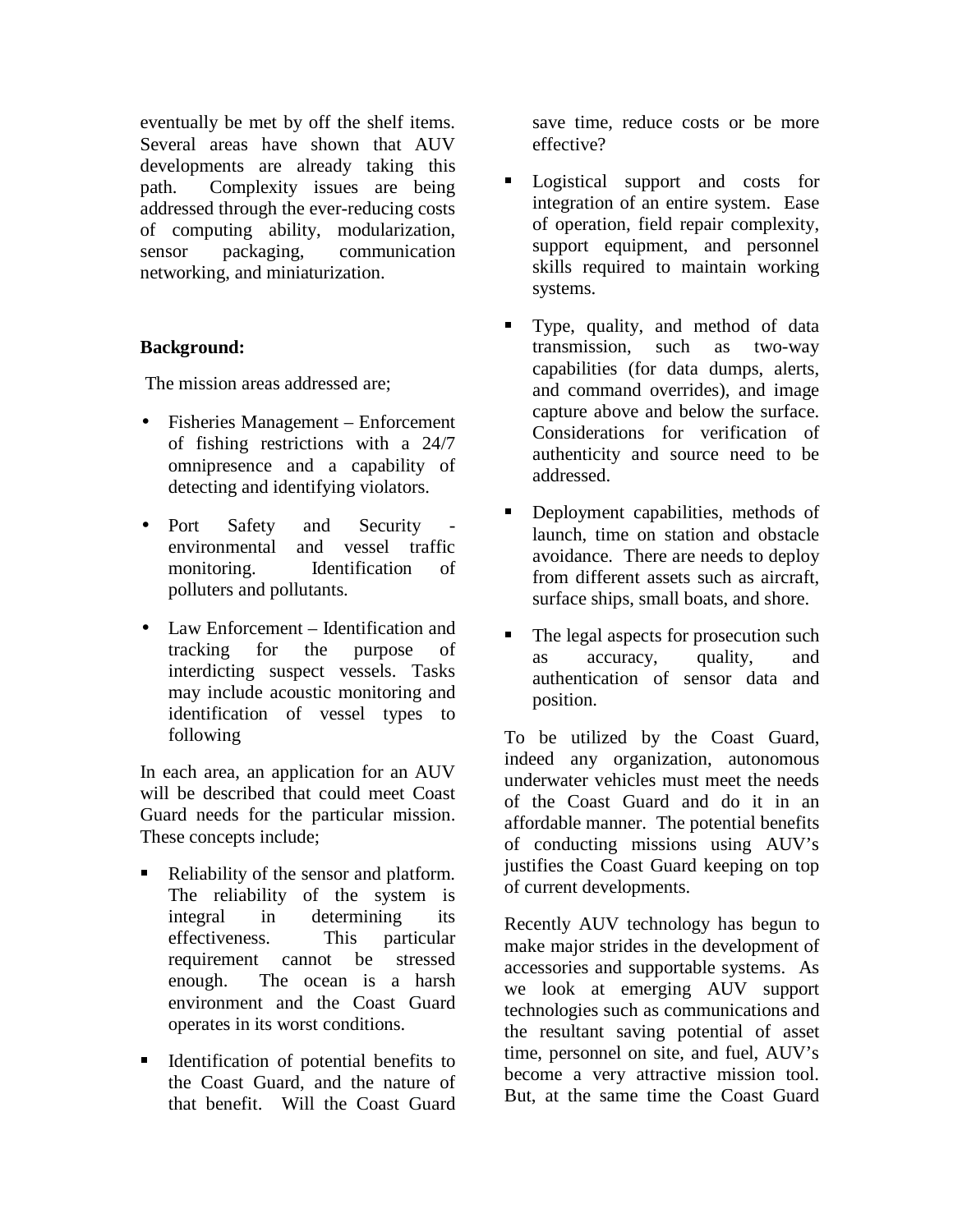demands extremely rigid performance requirements of any AUV.

## **Introduction:**

The Coast Guard is a small agency with a broad scope of responsibilities. It is not the purpose of this paper to address every mission and to identify shortcomings where AUV's could fill a performance gap. Rather this paper will take a closer look at some areas where the potential afforded by an AUV could make a significant difference in achieving mission goals.

Three operational areas selected for review in this paper are fisheries management, port safety, and law enforcement. These areas have a combination of overlapping and unique requirements, and each involve multiple missions. For instance, with port safety and security, the broad scope of the Coast Guard mission profile incorporates many things such as; is the port environmentally safe, protection against the likelihood of terrorist activity, prevention against the introduction of non-indigenous species being brought in via ballast water exchanges, verifying that ships in the port are seaworthy, validating cargo being transported through the shipping lanes, what seasonal traffic considerations are in effect, verifying that shore facilities are operating safely, ensuring that sufficient and appropriate Coast Guard resources are available in case of an emergency, and finally, ensuring that all channels are correctly and adequately marked.

It is understood that there will be no single all-inclusive AUV to conduct all Coast Guard missions. What the Coast Guard needs is a combination of characteristics and capabilities that will

make an AUV the better alternative to current methods of operating.

One aspect of importance with AUV's, are up front logistical costs that will go far beyond the cost of the equipment itself. How are the AUV's to be used, where will they be stored, what kind of training is required, what are the maintenance requirements and what is the support system that needs to be in place if AUV's are to become a Coast Guard asset.

Other key areas to be addressed are the requirements for standardization, modularization, miniaturization, and ease of operation. For instance, it would be advantageous to have one generic navigation system. But will one system be able to handle the diversity of Coast Guard missions? There are many missions that would favor a small very portable AUV but will that same AUV be able to carry the needed sensor packages? AUV's with greater flexibility, modular subsystems, and reconfigurable sensor package systems will be key factors in the Coast Guards decision to change the way of doing business and move into a world where AUV capabilities are standard.

## **Mission Overviews:**

Lets look at some of the more detailed requirements of Coast Guard missions where there is potential for the application of AUV's to improve Coast Guard mission performance.

# **Living Marine Resources (LMR's):**

The Coast Guard is tasked with the guardianship of the offshore Living Marine Resources (LMR's). These are areas of the Oceans where commercial fishing has been restricted or banned. Currently Cutters are sent to patrol these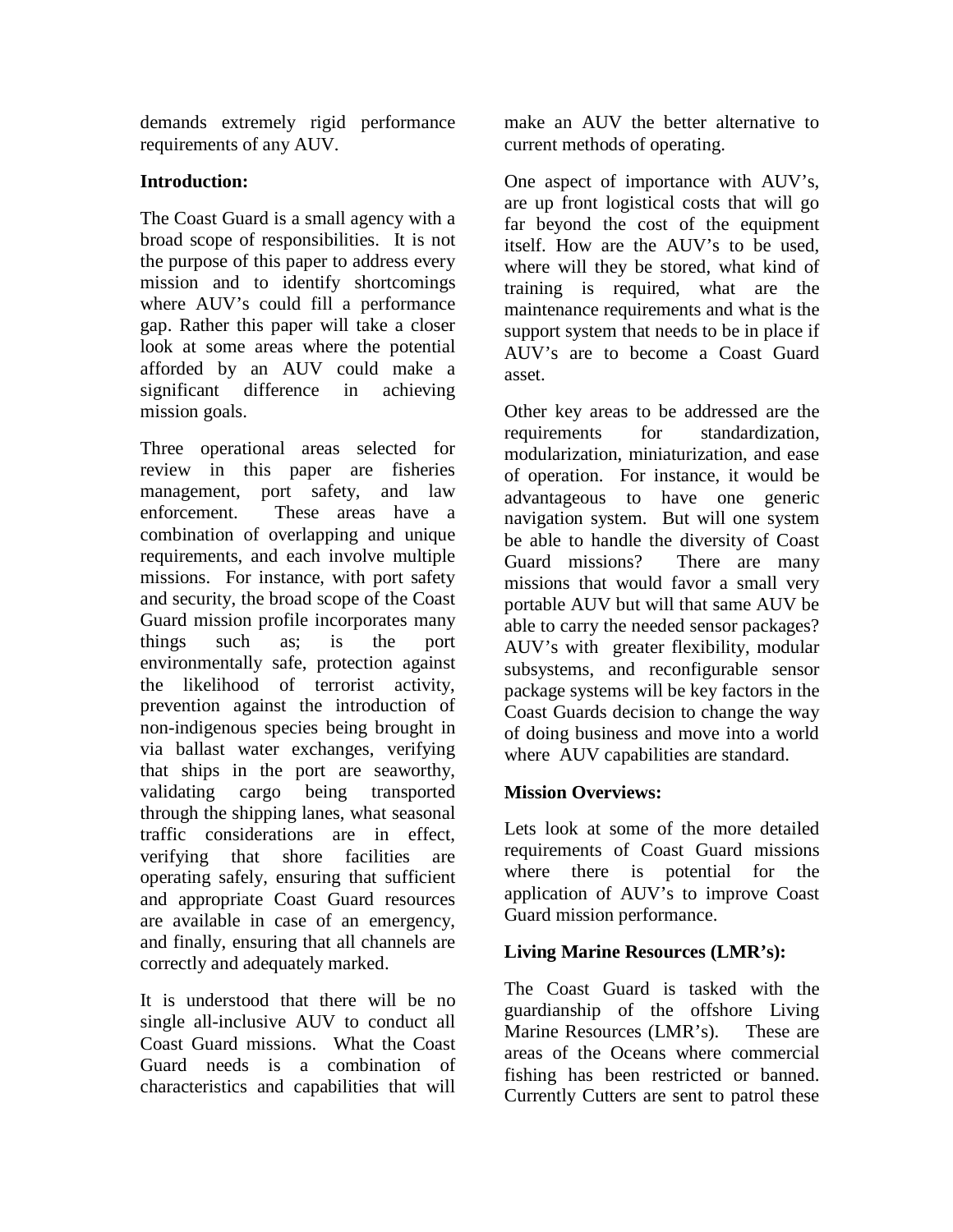

Off shore Living Marine Resource

areas, typically for two week periods, to make sure that there is no illegal activity going on. The methods of enforcement used involve activities such as multiple boardings with inspections, covertly blending in with a fishing fleet at night, high altitude aerial reconnaissance, and long rang radar detection. The cutters patrolling the restricted or closed fishing areas are typically big and white. While the cutter is onsite, the fishermen will fish just on the outskirts of the restricted areas staying in legal territorial seas. The effectiveness of Coast Guard enforcement efforts on this mission is only guaranteed while there is an on site presence. The ability of the Coast Guard to maintain this presence is minimal. Restricted/ closed areas are often hundreds of square miles, the limitations of the Coast Guard Cutter to traverse, surveill and intercept illegal fishing vessels cannot be met due to many issues including assets, people, equipment, etc. The result is a methodology that cannot meet the mission goal, which is to protect these areas against depletion of fish stocks.

How then might AUVs offer the potential to improve Coast Guard effectiveness in missions such as this? Autonomously operated AUVs coupled with various technologies to detect illegal activity and/or sort/classify targets of interest

(e.g., night vision optics/photography, FLIR, long range radar, SOSUS, VMS) may provide the cost effective 24 hour x 7 days a week platform to properly cover large restricted areas. This will not however, provide an effective deterrent superior to the current method of having an on scene Cutter. That is another issue all together.

An AUV will not be able to conduct boardings. What this means in terms of capabilities is fairly substantial. Can the AUV obtain prosecutable evidence? The key word here is prosecutable. That requires quality information of proven accuracy, proven reliability, and authentication. An example of prosecutable evidence would be a real time video of a vessel engaged in illegal fishing. The video would have to show an identifiable vessel in a specific location clearly engaging in the specific illegal activity. This requires quality image capture, own ship positioning capability, and the capability to establish range and distance from the AUV.

Second, assuming the AUV could obtain prosecutable evidence, it would need to be able to communicate it to an interested party. The requires remote transmission of data which may include video, still pictures, recordings, position data, etc. A simpler option in terms of transmission would be an alert for a vessel to come out and download the data. But this would require that the AUV be able to verify the data and its quality on board prior to having an asset dispatched for the download.

Third, assuming that the AUV could now collect evidenciary quality data and transmit it to an interested party, the AUV would need to be able to get to a position to use these capabilities. This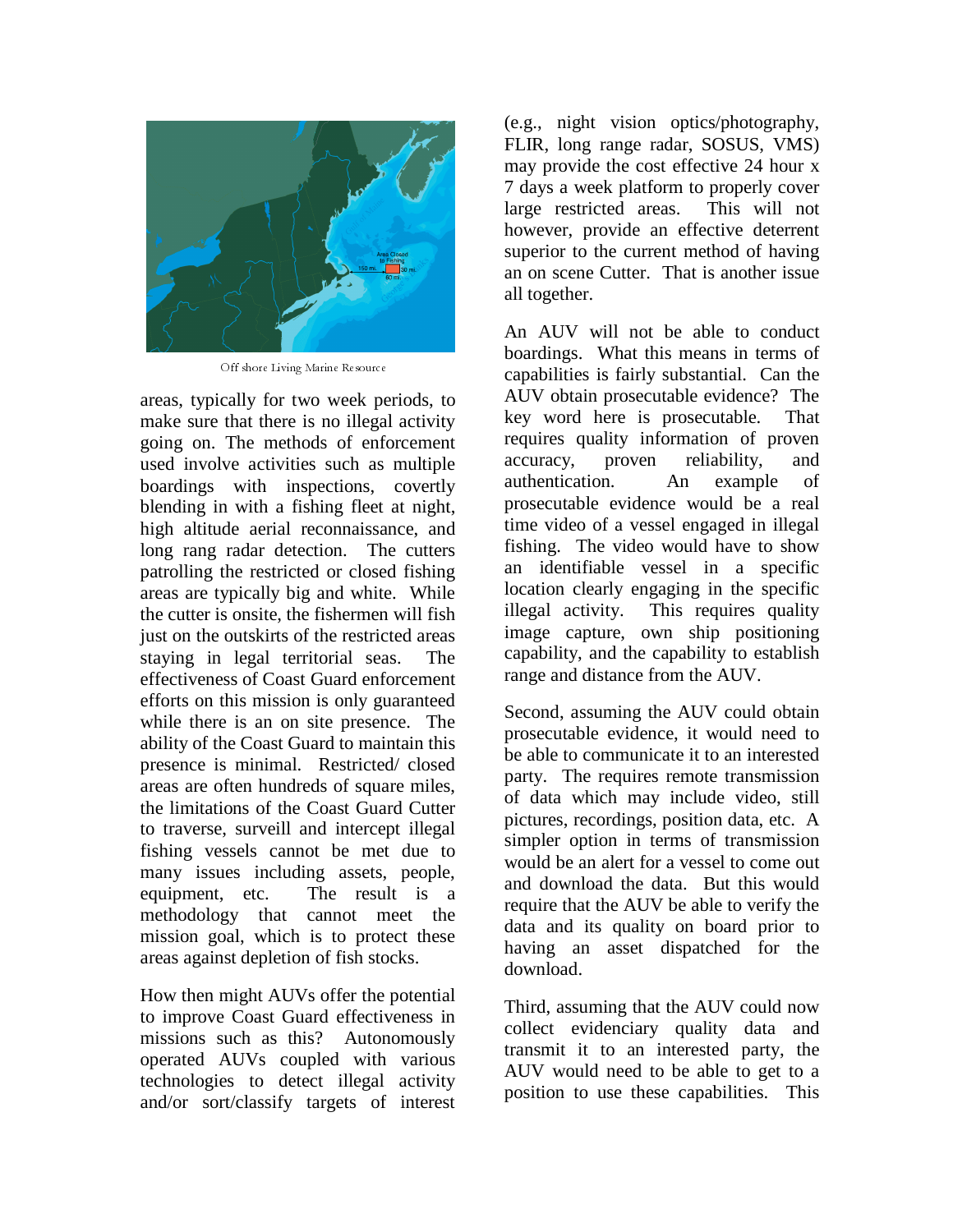requires that the AUV perform a series of complex maneuvers including the capability to detect a target, then move to a position where it could gather the required information provide an alert or direct transmission of the data and perhaps relocate itself to a preferred download location. A way to do this is with a properly programmed high-speed, long duration AUV, or with multiply networked AUV's. Due to the size of many of the restricted areas, the multiple AUV option would likely be the most practical.

Finally, again assuming all of these criteria have been met, there is still no advantage to an AUV system vs current operating methods unless the on site presence is measured in months as opposed to days. With the increase in presence, and by this I mean effective presence, the AUV system as a viable option begins to really shine. Based on currently available power supplies, this option would most likely require a recharging or base station type configuration. The number of stations would be determined by the range capabilities and mission requirements of the AUV after a single charging. The Coast Guard would have no problem with the logistical aspect of deploying base stations as we are fully equipped through the Aids to Navigation program. Multiple units and base stations do however affect cost

At this point we have deployed a multiple vehicle system with a recharge station. The vehicles are patrolling the restricted area, listening for targets of interest. A target is detected and one of the vehicles moves to an appropriate (based on sensor capability) monitoring position. An illegal activity is captured on video and is sent to a desktop computer along with the position data. Three days later the fishing vessel pulls into port to sell his catch and is met at the dock by the appropriate authorities where his catch is confiscated. A very neat package with the added benefit that other fishermen will then assume that they are being watch at all times by the new Coast Guard minisubs. Well and good.

This now raises some additional questions that will affect the capabilities of the AUV system if it is to be used more than once. How covert is the data gathering process? Does the sensor that is gathering the prosecutable evidence have a range greater than its counter detection range? It is likely that if these vehicles are detected, that they will be targeted. Up to what sea state does the AUV system need to operate effectively? If the suspect vessels know that the quality of data is compromised by heavier sea states, they may adjust their operations and fish in rougher weather. Does the system have a night capability and what does that cost. If everything were operating as designed, what would be the optimal number of vehicles for a reasonable effectiveness? When all these considerations are taken into account, the system begins to take on some substantial costs.

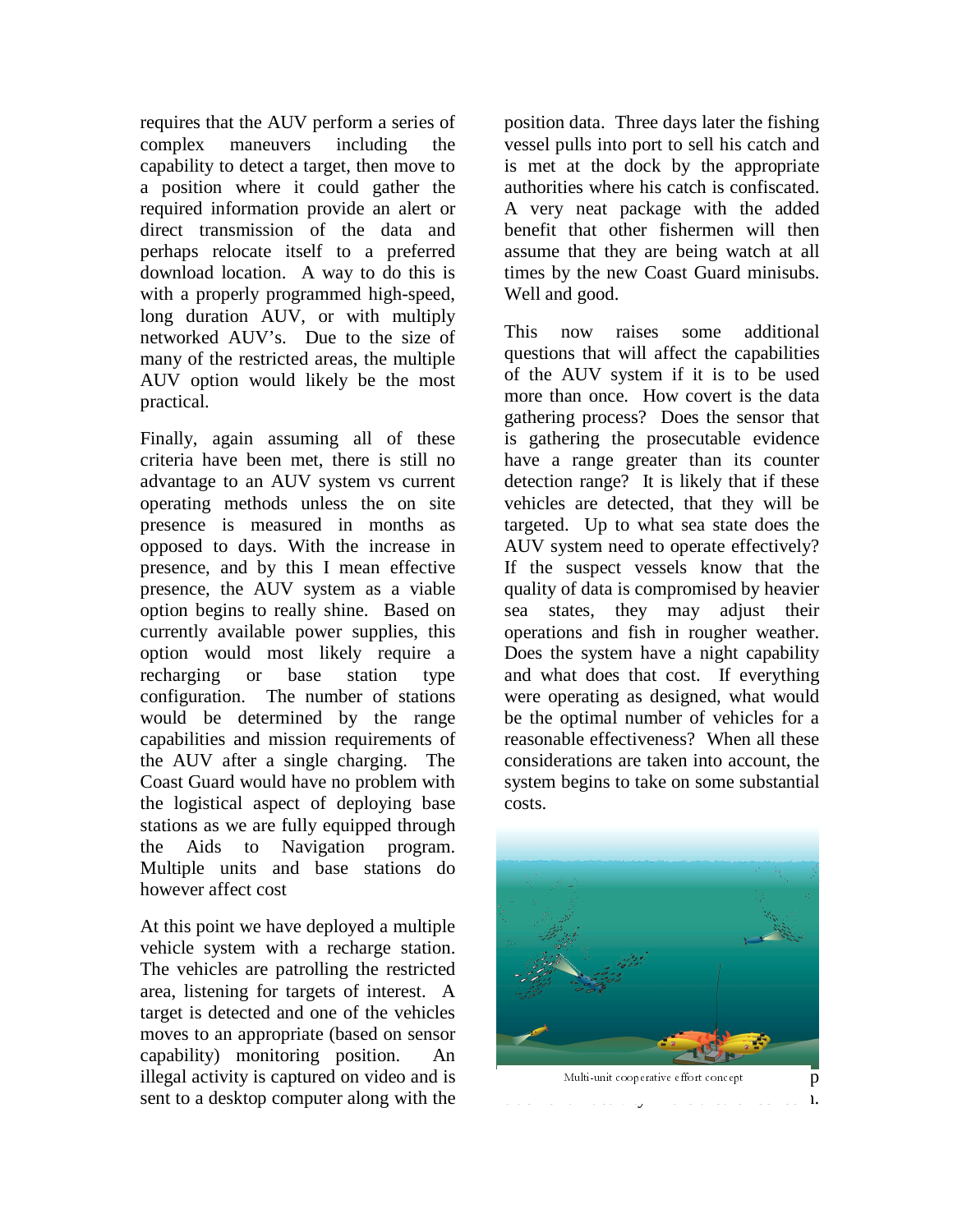Fish counts could be made, bathometric information gathered, ocean bottom samples could be analyzed, any number of species could be watched, and then when activated, the Coast Guards protection units would be deployed to gather their law enforcement related data. All operating costs of the base station and maintenance would be shared by the participating agencies. This type of cooperative effort would provide the means for the better understanding of our restricted areas and allow the Coast Guard to maintain a full time presence to insure their integrity.

A variant of this mission is patrols of vessel exclusion areas. This is where the automation of the Coast Guard presence would be beneficial. This is a situation where the Coast Guard has regularly scheduled patrols, often aerial, over parts of the ocean where there should be no vessel traffic. The advantage that an AUV would offer is that you could conceivably send one or more out to cover a given geographic area. The AUV(s) would essentially park and listen.

A possible configuration here is a selfrecharging AUV. With the proper positioning capability, the AUV could be dispatched from shore. It would go to its assigned area of surveillance and then move to an appropriate depth to monitor for vessel traffic. Here the target of interest is any vessel, which makes the identification programming aspect a little simpler. When the AUV needed recharging, it would rise to the surface, establish its position, check for instructions via satellite, and recharge itself with solar panels. When it had recharged, it would relocate to the appropriate area to continue its mission.

When activated by suspect vessel traffic, it would rise to the surface and report its position and targeting data to an interested party. When vessel traffic was reported, and only then, a Coast Guard asset could be dispatched for reconnaissance. Here is the potential to save substantial Coast Guard asset time



Target of interest alert

by responding only when there was a violation in progress VS a weekly or daily patrol.

## **Port Safety and Security:**

The next mission area to be discussed is that the Coast Guard is concerned with is that of Port Safety and Security. Port Safety and Security for the Coast Guard is an issue that involves many operational aspects. The Coast Guard has responsibility to the ports from an environmental standpoint including shore side facilities. This responsibility extends to the area of traffic management, Aids to Navigation, the health or safety of the port addressing traffic management as it relates to the quantity and type of cargoes traversing the port, the seasonal changes in traffic, especially with regards to the pleasure boating traffic, and in today's world the possible threat from weapons of mass destruction.

Lets take a look at one problem frequently encountered in port by our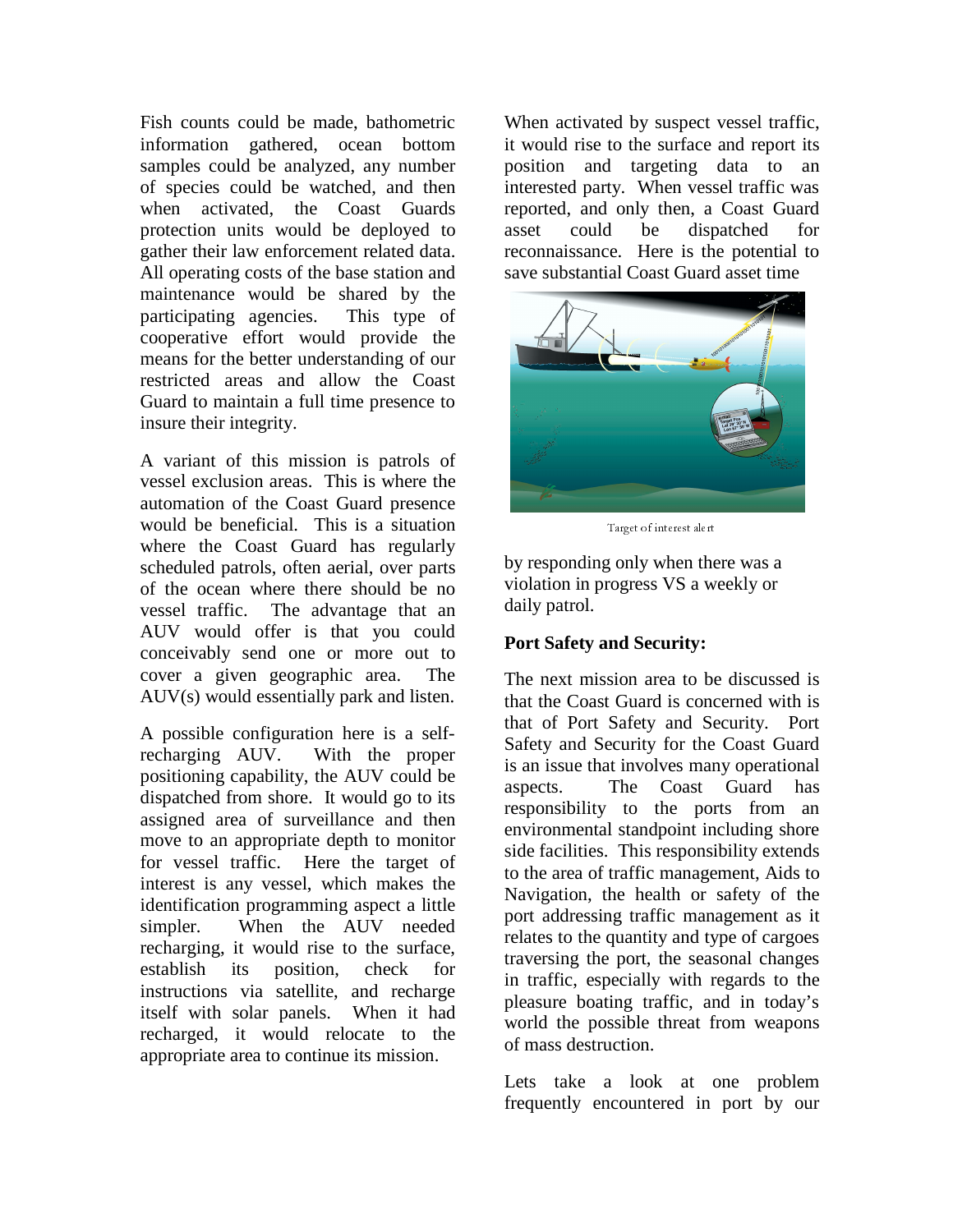Marine Safety Offices. This is the problem of the elusive 'Mystery Sheen'. A mystery sheen is oil or gas like coloring in the water that has been spotted and reported to the Coast Guard. The source of these sheens is typically bilge pumped from one of the vessels in the port. With a membership approximately the size of the New York City police force and an area of responsibility being the US coastal waters, the Coast Guard cannot be everywhere all the time. This is no secret and it is a common problem with any law enforcement activity. It is also effectively exploited in various ways. The result being that source of the mystery sheen remains just that, a mystery.

An example of this situation is in one port where there is an active shrimp fleet. The main docking for the fleet is located approximately an hour from the Marine Safety Office (MSO). According to the MSO officer, the fleet produces a mystery sheen three to five times a week. The MSO is not equipped to maintain a watch on the fleet all the time and relies instead on reports of sheens on the water. Typically they will receive a call in the evening that a sheen has appeared. The problem here is that they are that one hour distance away which means one of two things. They may get to the site to find the sheen has dissipated and they cannot sample it effectively. Or they may get to the site and have run out of sufficient daylight to be able to locate the 'reported' sheen. The result being that the nature of their response is typically to log in the report and nothing more.

The situation would take on an entirely different look with the proper application of AUV technology. The area of the sheens is well known and the time of the sheens is fairly constant. One possibility would be to locate an AUV close to the area and have it conduct preprogrammed search patterns at preprogrammed times using an onboard analyzer to essentially fingerprint the sheen. If the unit can sample sufficiently to obtain a 'print', it would notify the MSO. At a convenient time soon after, the MSO would dispatch someone to sample bilges and identify the source of the encountered sheen for appropriate action. This deployment may not guarantee results however due to the transient nature of the sheens.



Remote identification of Mystery Sheen

A more reliable yet more complex solution may be to have a trigger for the search. A passing vessel or a signal from the MSO following the sheen calls would be the trigger to send the AUV on its sampling mission. This would depend on how the sheen is believed to be caused. Pumping a bilge on the way in or cleaning once docked. The second option also means that a two-way communications system needs to be in place. This could be accomplished through a shore connected charging station though it may compromise the covertness of the operation.

The covertness of this application has a positive aspect in that when a successful mission has been accomplished and no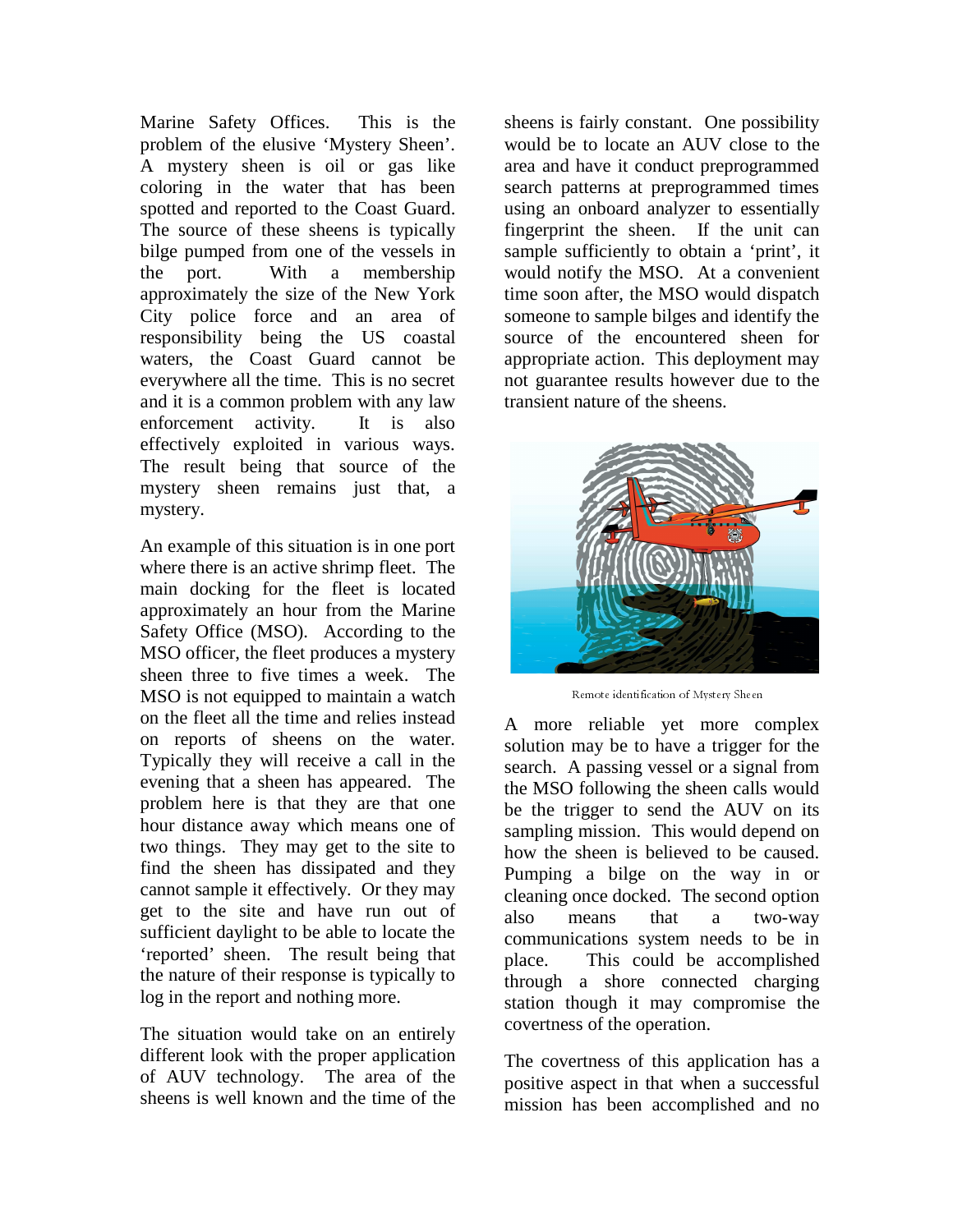one saw the vehicle take the sample, there will always be the mind set that a vehicle is still out there. This allows for one unit to be moved and /or rotated through several areas of interest. Which bring the ever desirable cost reducing aspects into the system.

Another complication for this application is that the navigation would have to address the collision avoidance issue. This mission would be carried out in areas where there is (potentially) a lot of boat traffic. This would require some sophisticated navigational capabilities.

A similar thought along a slightly different vein is to develop an AUV with a longer operational duration. The AUV could then be launched from or based at a Coast Guard station and be sent to patrol the port looking for chemical abnormalities. The patrol route could be varied and/or based on call ins. navigation could also have sensor inputs that allow the AUV to track the pollutant



Chemical detection to source

to its source. These types of applications would require that the navigational programming be extremely user friendly, which means that the navigation program would probably be very complicated. This is especially important in the initial stages of developing an AUV capability. If the first few units are difficult to use, require lots of specialized training and are too narrow of purpose, the concept of a fleet of Coast Guard AUVs may not come to fruition.

#### **Law Enforcement:**

The law enforcement mission involves detection, identification, tracking and the interdiction of suspect vessels. The Coast Guard could use a force multiplier in the detecting and tracking areas. This is especially applicable in large areas of operation. There are many instances where the kind of intelligence offered by the AUV could be used to better deploy Coast Guard assets. In this mission area



Tracking and reporting on Go Fast activity

the AUV's offer covert reconnaissance with the option of mobility. Similar to the fisheries operations, once the AUV has detected a target of interest, the AUV would then need to report the contact to an interested party. This would be sufficient capability for the AUV on some LE operations, because the Coast Guard would want to send in a manned asset to conduct the actual intervention. The savings occur when you only have to deploy manned assets when there is a need. So the purpose of the AUV would be to increase the ratio of patrol time to successful interdictions.

Patrolling an area without intelligence on suspect activity looking for a specific target of interest is less than optimal. Patrolling an area of known trafficking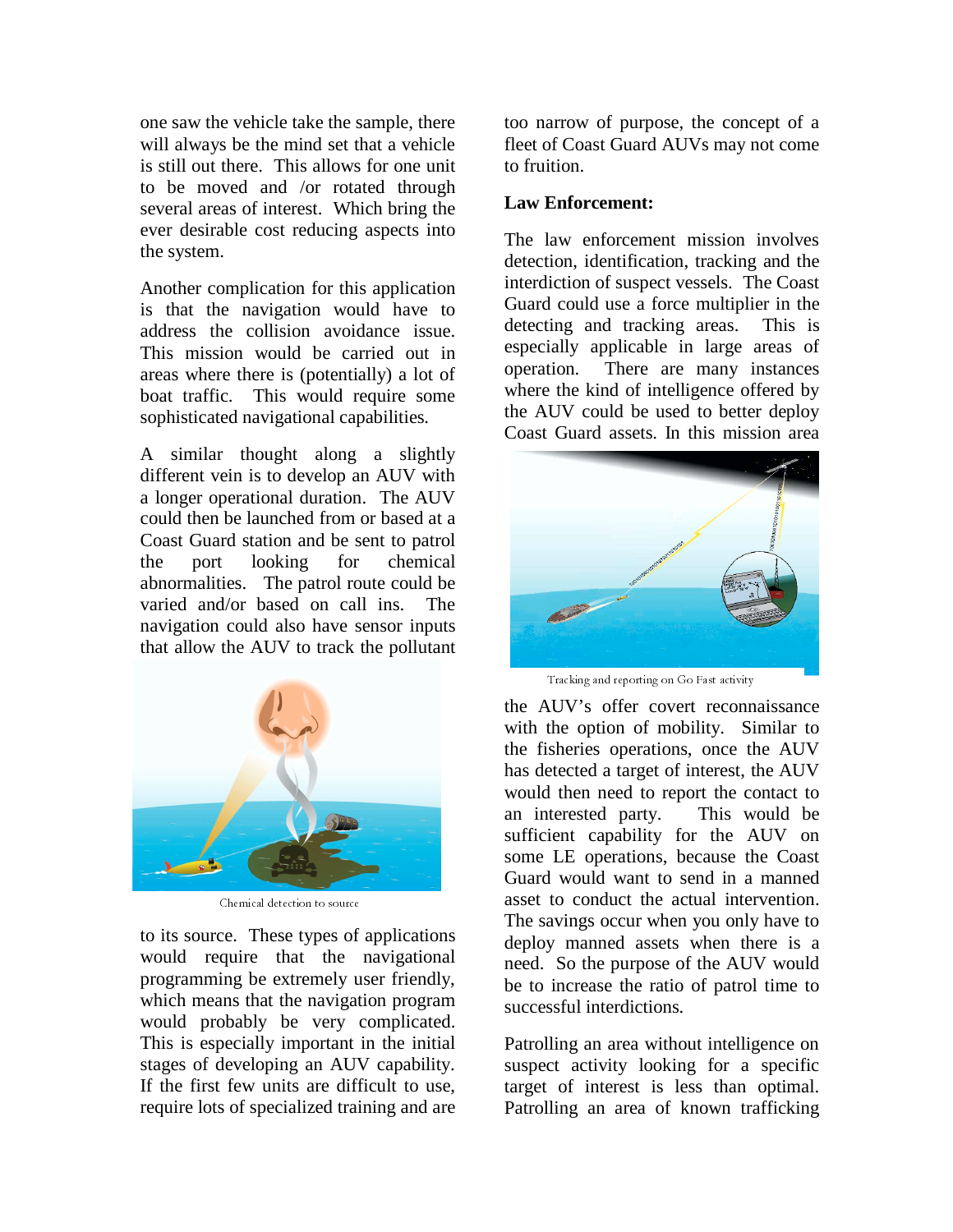will yield some positive results. Going out to an area of an identified target of interest will likely yield better results. Or at the very least, using the AUV to merely extend the sensor range of the patrol boat can be very effective in increasing the number of interdictions.

In the specific case of GO FAST targets, it is unlikely Coast Guard would want an AUV to identify and then track the vessel as they are typically running at speeds in excess of 30 knots. However it would be of use to deploy an AUV system that could identify the location and course of a GO FAST so that it may be intercepted. This is the picket fence concept where multiple AUV's are deployed across a large area. Many factors such as sensor range and communications set up would determine the spacing and thus the number of AUV's required. This concept of the picket fence could be done with a buoy type arrangement but the AUV's offer the advantage of mobility. With mobility you have the option of putting the AUV on a patrol pattern so that one sensor now covers twice the area for half the time. If the AUV had positioning, targeting and communications, the GO FAST would be reported by location and direction. With the proper spacing of your fences, the area of re-acquisition is substantially decreased. This would allow for far more productive patrol time for Coast Guard assets.

Unlike the buoy system, this entire system can be easily moved to a new area of operation. The AUV's could be sent a message to move to another area or simply be recalled for pick up and transfer. Even if the AUV system is utilizing a base station for recharging, it is conceivable that the base station be designed to be moved to a new location using its own AUV's.

The detection of the GO FAST would not be as difficult as the identification of a specific fishing vessel. In the case of the fishing vessel the AUV was gathering prosecutable evidence. In the situation of the GO FAST detection the Coast Guard would only need to know that there is a high speed vessel transiting a certain location in a specific direction as the interception would be by a more traditional asset. Similar to the fisheries missions, the AUV potential is increased with on station time. To go to an area of interest and maintain watch for months is a highly desirable capability. Combine this with a networked multiple vehicle system and the Coast Guard would have a covert, movable, picket fence that could detect and report on activity of interest.

While the GO FAST interception requires the AUV's to be detectors and trackers, there are LE applications that may require both a tracking and trailing capability. In the Pacific area of operations, a suspect vessel may be found only to be lost while an asset returns for refueling. This is not atypical where the areas being patrolled can exceed thousands of square miles. Here an air dropped AUV could be



Air deployed Tracking AUV

deployed if it had the endurance and speed to maintain contact with the suspect vessel. Reporting back position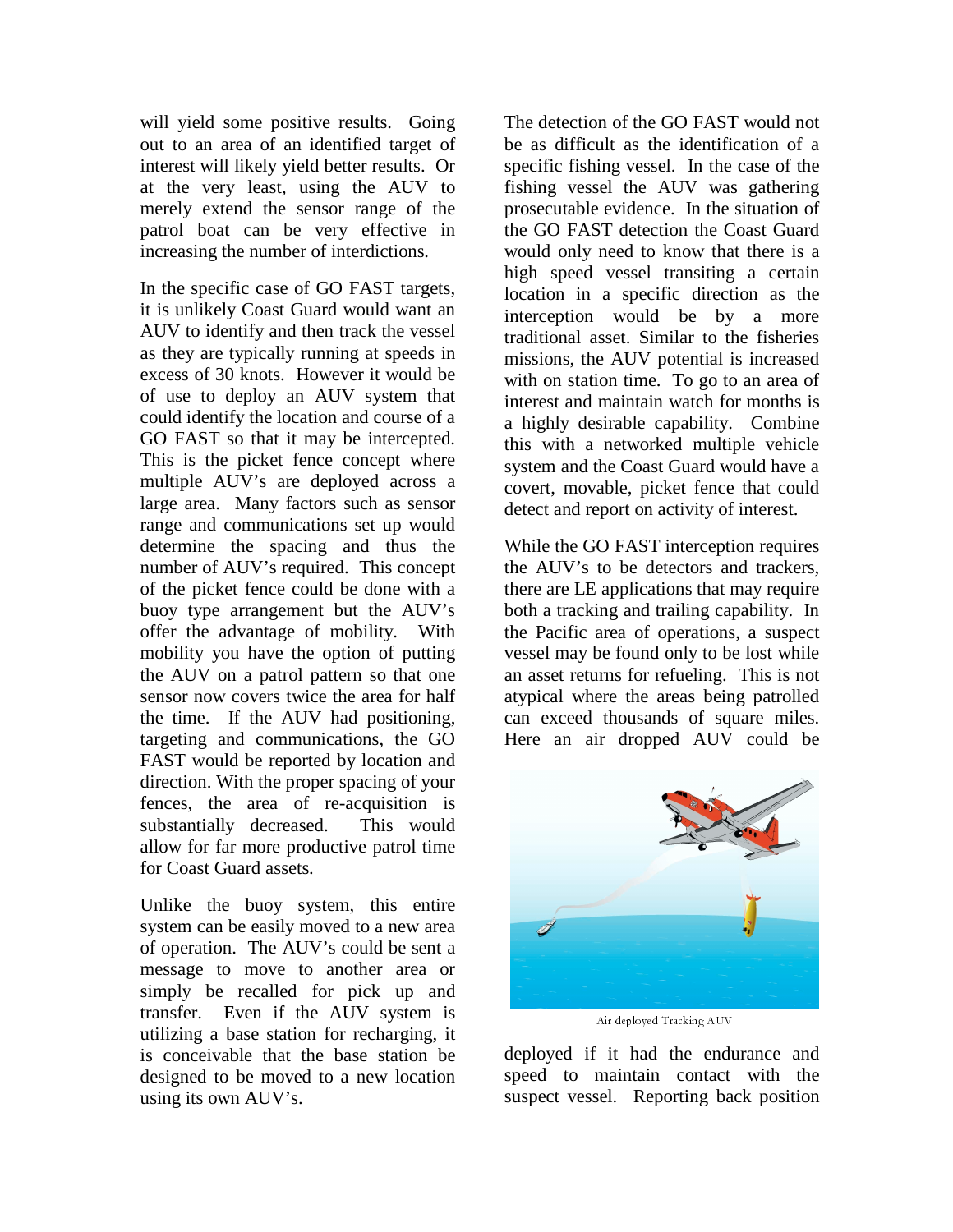data in the process of tracking would allow for better allocation of existing resource time. With an adequate mission time capability, the AUV would be the only asset needed.

## **Summary of Coast Guard needs for future AUV capabilities:**

So what is it that the Coast Guard is looking for in an AUV? Currently the Coast Guard is in the process of defining the future capabilities of its Deep-Water fleet. Are the AUV's going to be an integral part of this procurement? If they are, what capabilities will be required? The previous scenarios are speculative and require capabilities that currently do not coexist in any single AUV today. What the Coast Guard hopes to do at this time in the world of AUV's is to work with other entities/agencies in developing the technology for when it comes time to procure this type of asset.

For this technology to be of real value to the Coast Guard, there are many capabilities that need to be addressed.

- One of the most important is mission time, specifically autonomous mission time. There is limited application within the Coast Guard for an AUV with only a 12 to 48 hour mission time. Whether this is extended through the use of recharge stations or through alternative power sources it needs to be measured in months, if not years.

- The navigational capabilities need to be user friendly and very versatile. The Coast Guard will be looking for a single navigation program that minimizes the training time required to use it.

- The basic construction of the AUV and its subsystems will require some sort of modularity so as to facilitate field repairs and minimize mission down time.

- The units must be capable of handling two-way communications and data transfer to remote locations. The range of data will include still images, video imaging, and instrument/sensor data. This may even be extended to a requirement to support encrypted data.

- The data quality will need to be very high and the losses in transmission will need to be almost nonexistent.

- They must be network able. Not only with each other but also with other Coast Guard assets, i.e. planes, helicopters, ships and small boats.

- The AUV will have to have precise positioning and targeting capabilities; the level of precision needs to be able to stand up to the scrutiny of a court of law.

- For some applications the top end speed of the AUV needs to be increased. While AUV's exist with impressive speeds, this is not the norm and usually precludes submergence or extended mission time.

- The units need to handle a variety of instruments/sensors. In this area the efforts at miniaturization are currently yielding some very usable equipments.

- The units must be able to be handled with ease. This can be a specialized launch platform or a small size. The small size lends itself to more versatility thus wider application but this needs to be looked at with the tradeoffs of payload and power capabilities.

- Another important aspect in the design of a future Coast Guard AUV will be the logistical support required to maintain a